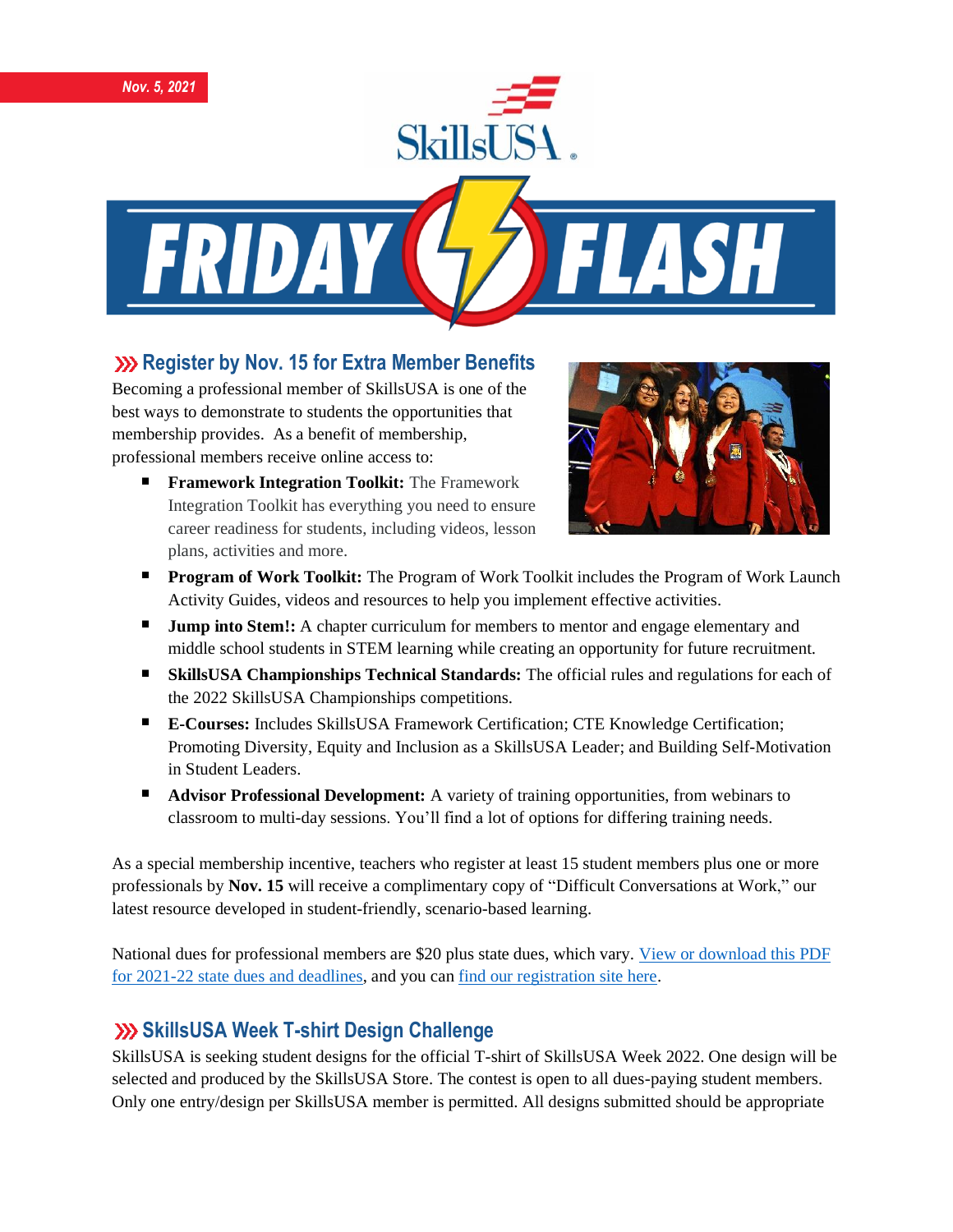for use on a red T-shirt and follow the design specifications outlined in the [Challenge Guide.](https://skillsusa.egnyte.com/dl/s7J9sRO8qg) The deadline for submissions is **Nov. 15** at 5 p.m. ET.

### **Advisors: Send Us Your Contest Projects!**

SkillsUSA is looking for local competition project ideas from advisors! Selected projects will be included in our "Hosting a Local Career Competition" guides that provide teachers with a turnkey kit for hosting a local event. The top five projects in each career competition will receive a \$100 Lowe's gift card, and the winning submission in each career competition will receive a \$350 Lowe's gift card. The competition closes on **Nov. 15** and the winners will be announced on **Dec. 13**. You may submit as many projects as you like. All projects must be your original work. [To enter, fill out the form here.](https://www.skillsusa.org/competitions/2021-skillsusa-career-competition-project/)



# **Engage Your Chapter in SkillsUSA's Refreshed Student2Student Program**

SkillsUSA has launched a refreshed Student2Student program for the 2021-22 school year. The program connects chapters with younger students in elementary or middle school to facilitate SkillsUSA's "Jump into STEM!" curriculum at their school. Also new this year, SkillsUSA has five \$200 chapter grants (via Lowe's gift cards) available on a first-come, first-served basis for chapters to purchase supplies for facilitation of their Student2Student program. For more information and to fill out the grant application, [go here.](https://skillsusa.wufoo.com/forms/q1q0j4bd0laniof/) Chapter grant requests must be submitted by **Dec. 1.** Student2Student entries must be submitted by **April 1, 2022.** [Find out how to conduct your own Student2Student program here.](https://www.skillsusa.org/programs/student2student/)

### **XX** Get Recognized for Your Recruitment Efforts

Check ou[t SkillsUSA's 2021 Recruitment Week resources](https://www.skillsusa.org/programs/2021-recruitment/) to learn how local chapter leaders can successfully hold a fall recruitment week and engage new members. You'll also find advisor resources to help coach your chapter leaders around recruitment and engagement. After your chapter successfully hosts a Recruitment Week, apply to earn national recognition and a chance to win a \$500 shopping spree at the SkillsUSA Store, recognition on social media and an opportunity to be spotlighted on the [SkillsUSA Champions digital hub.](http://champions.skillsusa.org/) Be sure to track your work and photograph your event(s). [Submit your](https://skillsusa.wufoo.com/forms/2021-recruitment-week-recognition-application)  [Recruitment Week activities here.](https://skillsusa.wufoo.com/forms/2021-recruitment-week-recognition-application) Recognition applications are due by **Dec. 1.**

# **XX** One-on-One Coaching on the Chapter Excellence Program

Is your chapter ready to take your Chapter Excellence Program (CEP) application to the next level, or do you need help getting started? SkillsUSA offers one-on-one coaching sessions with our CEP and Program of Work (PoW) coach, Kelli Engelbrecht. Learn how to integrate the SkillsUSA Framework, articulate your chapter's SMART goals and select and evaluate your Essential Elements within your CEP application. [Schedule your 30-minute Zoom coaching appointment here.](https://calendly.com/skillsusakelli) For questions, email [Kelli](mailto:kengelbrecht@skillsusa.org)  [Engelbrecht](mailto:kengelbrecht@skillsusa.org) or give her a call at 573-321-1322.

# **XXX** The SkillsUSA Store Wants Your Opinion

The SkillsUSA Store wants you to have the best shopping experience possible and to bring fresh, exciting, items that allow you to show off what SkillsUSA means to you. Fill out [this quick survey](https://centricitynow.typeform.com/to/uRqfUIdT) to let them know what products you like, what you want more of and what new product ideas you have.